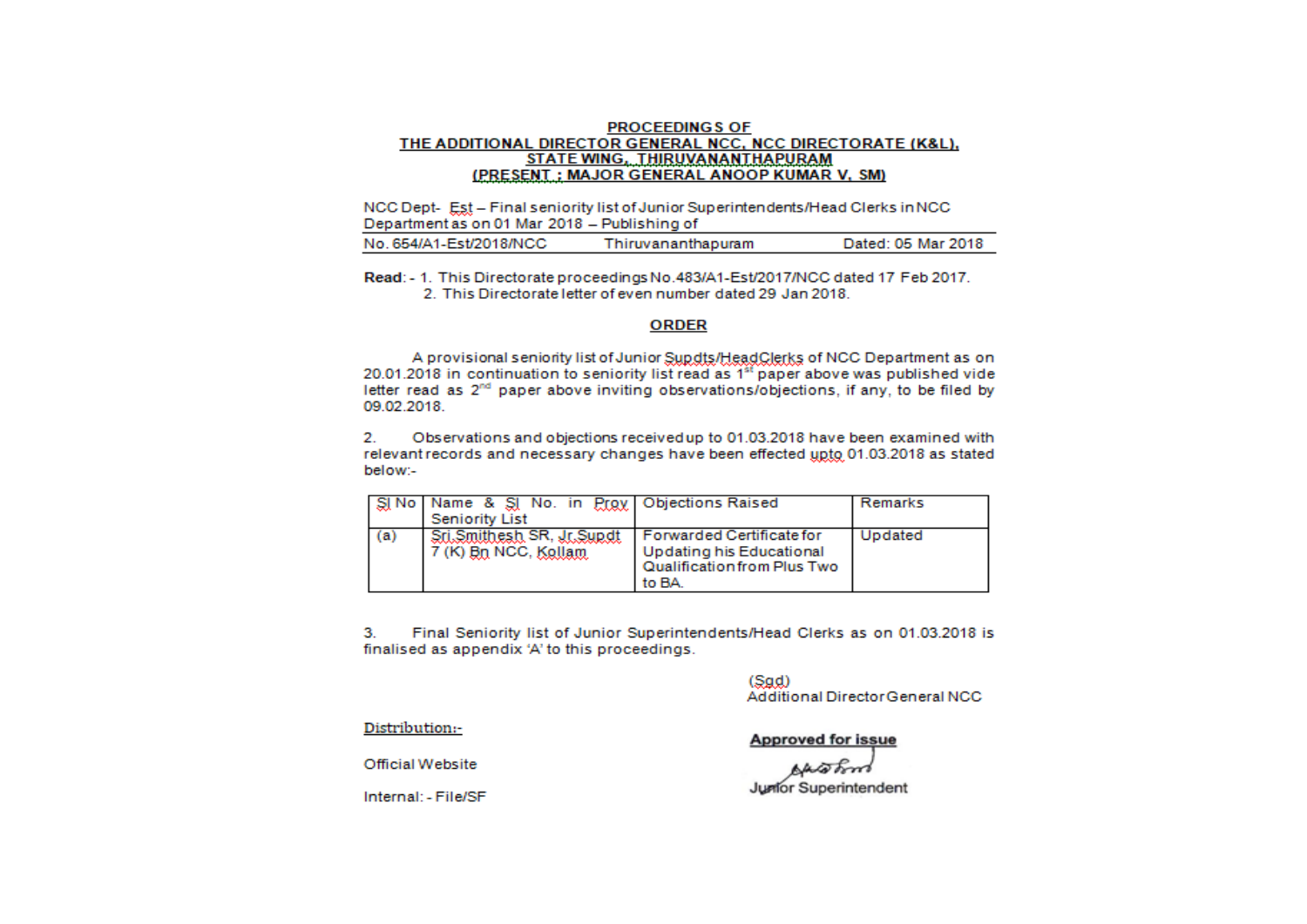Appx "A" to Proceedings No. 654/A1-Est/2018/NCC dated 05 Mar 2018

## **FINAL SENIORITY LIST OF JUNIOR SUPERINTENDENTS/HEAD CLERKS IN NCC DEPT AS ON 01 MAR 2018**

|                |                            |                   |                     |              |          | <b>Date Joined</b> |                                              |          |           |
|----------------|----------------------------|-------------------|---------------------|--------------|----------|--------------------|----------------------------------------------|----------|-----------|
| <b>SI</b>      |                            | Educational       | <b>Departmental</b> | Date of      | Date of  | in the             |                                              | Date of  |           |
| <b>No</b>      | <b>Name</b>                | Qualification     | Qualification       | <b>Birth</b> | Joining  |                    | present post Present Unit Retirement Remarks |          |           |
|                | Sri. Gopinathan P          | <b>PDC</b>        | MOP, AT(L&H)        | 26.05.63     | 13.09.01 | 09.10.13           | <b>NCC Dte</b>                               | 31.05.19 | HG        |
| $\overline{2}$ | Sri B.Sivasubramaniam      | <b>SSLC</b>       | MOPAT(L&H)          | 21.05.63     | 11.09.01 | 02.12.14           | <b>GP TVM</b>                                | 31.05.19 | HG        |
| 3              | Sri SasiKumar K            | <b>SSLC</b>       | MOP AT(L&H)         | 10.04.62     | 18.09.01 | 22.04.15           | 32 (K) Bn                                    | 30.04.18 | HG        |
| 4              | Sri Jyothi .N              | <b>THLC</b>       | MOP AT(L&H)         | 25.05.71     | 12.09.01 | 22.05.15           | $8(K)$ BN                                    | 31.05.27 | HG        |
| 5              | Sri Prakash .E             | <b>SSLC</b>       | MOP AT(L)           | 02.06.62     | 20.09.01 | 11.06.15           | $9$ (K) Girls                                | 30.06.18 | <b>HG</b> |
| 6              | Sri Rajan Pillai           | <b>SSLC</b>       | MOP AT(L)           | 20.05.62     | 02.02.02 | 16.06.15           | <b>GP KTM</b>                                | 31.05.18 | <b>HG</b> |
| $\overline{7}$ | Smt Leena .G               | <b>MA</b>         | MOP AT (L)          | 01.11.73     | 28.01.02 | 08.06.15           | 30 (K) Bn                                    | 30.10.29 | HG        |
| 8              | Sri Sreejith.R             | <b>PDC</b>        | MOP AT (H)          | 12.04.81     | 28.01.02 | 08.06.15           | 1(K) Naval                                   | 30.04.37 | <b>HG</b> |
| 9              | Smt Hashina Beegum.H       | <b>BSc</b>        | MOP AT(H)           | 15.04.81     | 24.01.02 | 06.06.15           | $10(K)$ BN                                   | 30.04.37 | HG        |
| 10             | Smt Raji.P                 | Bcom              | MOP AT(L&H)         | 30.05.74     | 25.01.02 | 10.06.15           | 9 (K) Naval                                  | 31.05.30 | HG        |
| 11             | Sri Bijumon .VP            | <b>BA</b>         | MOP AT(H)           | 28.08.72     | 01.09.00 | 05.06.15           | $3(K)$ Bn                                    | 31.08.28 | <b>HG</b> |
| 12             | <b>Smt Beenamol George</b> | <b>SSLC</b>       | MOP AT(L)           | 25.05.73     | 31.08.00 | 08.06.15           | 17 (K) Bn                                    | 31.05.29 | <b>HG</b> |
| 13             | Sri Sunnichan Kuriakose    | <b>SSLC</b>       | MOP AT(L&H)         | 19.03.62     | 07.08.02 | 30.07.15           | $5(K)$ Girls                                 | 31.03.18 | $H$ G     |
| 14             | <b>Smt Seena .ES</b>       | <b>Bcom</b>       | MOPAT (L&H)         | 15.05.81     | 24.01.02 | 20.07.15           | $4$ (K) Bn                                   | 31.05.37 | <b>HG</b> |
| 15             | Sri Vimal Kumar Anand      | Plus <sub>2</sub> | MOP AT(H)           | 19.05.82     | 16.08.02 | 26.10.15           | <b>GP HQ TVM</b>                             | 31.05.38 |           |
| 16             | Smt Chitra .PL             | <b>BA</b>         | MOP AT(H)           | 01.05.81     | 04.09.02 | 25.11.15           | <b>NCC Dte</b>                               | 30.04.37 | <b>HG</b> |
| 17             | Sri.Unnikrishnan.N         | <b>SSLC</b>       | MOP $AT(H)$         | 24.06.65     | 13.01.03 | 27.11.15           | 24 (K) Bn                                    | 30.06.21 | HG        |
| 18             | <b>Sri Surendran M</b>     | BA, PGDM          | MOP AT (L)          | 15.05.62     | 16.01.03 | 09.09.15           | 27 (K) Bn                                    | 31.05.18 |           |
| 19             | Sri V.Prabhakaran          | SSLC, Dpl         | MOP AT (L&H)        | 18.05.64     | 18.01.03 | 11.03.16           | 28(K) Bn                                     | 31.05.20 |           |
| 20             | Sri Harikumar.G            | <b>SSLC</b>       | MOP AT(H)           | 24.05.69     | 03.02.03 | 04.04.16           | 5 (K) Naval                                  | 31.05.25 |           |
| 21             | Sri Babu.P                 | <b>BABEd</b>      | MOP AT (H)          | 13.04.75     | 10.02.03 | 23.05.16           | 31 (K) Bn                                    | 30.04.31 |           |
| 22             | Smt Roshni Thomas          | <b>HSC</b>        | MOP AT (H)          | 21.09.82     | 10.02.03 | 04.04.17           | GP HQ, KLM                                   | 30.09.38 |           |
| 23             | Sri Smithesh.SR            | <b>BA</b>         | MOP AT(L&H)         | 30.05.83     | 25.01.03 | 20.06.16           | $7(K)$ Bn                                    | 31.05.39 |           |
| 24             | Sri Jyothis JC             | <b>SSLC</b>       | MOP AT (H)          | 19.05.65     | 13.02.03 | 11.07.16           | $16(K)$ Bn                                   | 31.05.21 |           |
| 25             | Sri Shabithlal KP          | Dip. in EE        | MOP AT(L&H)         | 31.05.76     | 13.02.03 | 22.06.16           | Gp KKD                                       | 31.05.32 |           |
| 26             | Smt L Jayalakshmi          | <b>B.Com</b>      | MOP AT(L)           | 27.05.80     | 23.01.02 | 25.06.16           | <b>Gp KTM</b>                                | 31.05.36 |           |
| 27             | Sri VM Jayaprakash         | <b>SSLC</b>       | MOP AT (L)          | 28.11.78     | 04.02.02 | 27.06.16           | 21 (K) Bn                                    | 30.11.34 |           |
| 28             | <b>Sri Ramesh VR</b>       | <b>MA</b>         | MOP AT (L)          | 12.06.62     | 14.02.03 | 23.06.16           | $23(K)$ BN                                   | 30.06.18 |           |
| 29             | Sri S Muraleedharan        | <b>SSLC</b>       | MOP AT $(L)$        | 28.05.72     | 24.01.02 | 22.06.16           | 11 (K) Bn                                    | 31.05.28 |           |
| 30             | Sri Mohandas T             | <b>SSLC</b>       | MOP AT (L)          | 03.05.66     | 24.01.03 | 24.06.16           | 7(K) Naval                                   | 31.05.22 |           |
|                | 31   Sri Lindsay Raphel C  | <b>SSLC</b>       | MOP AT (L&H)        | 17.09.83     | 19.03.03 | 24.06.16           | <b>Gp KKD</b>                                | 30.09.39 |           |